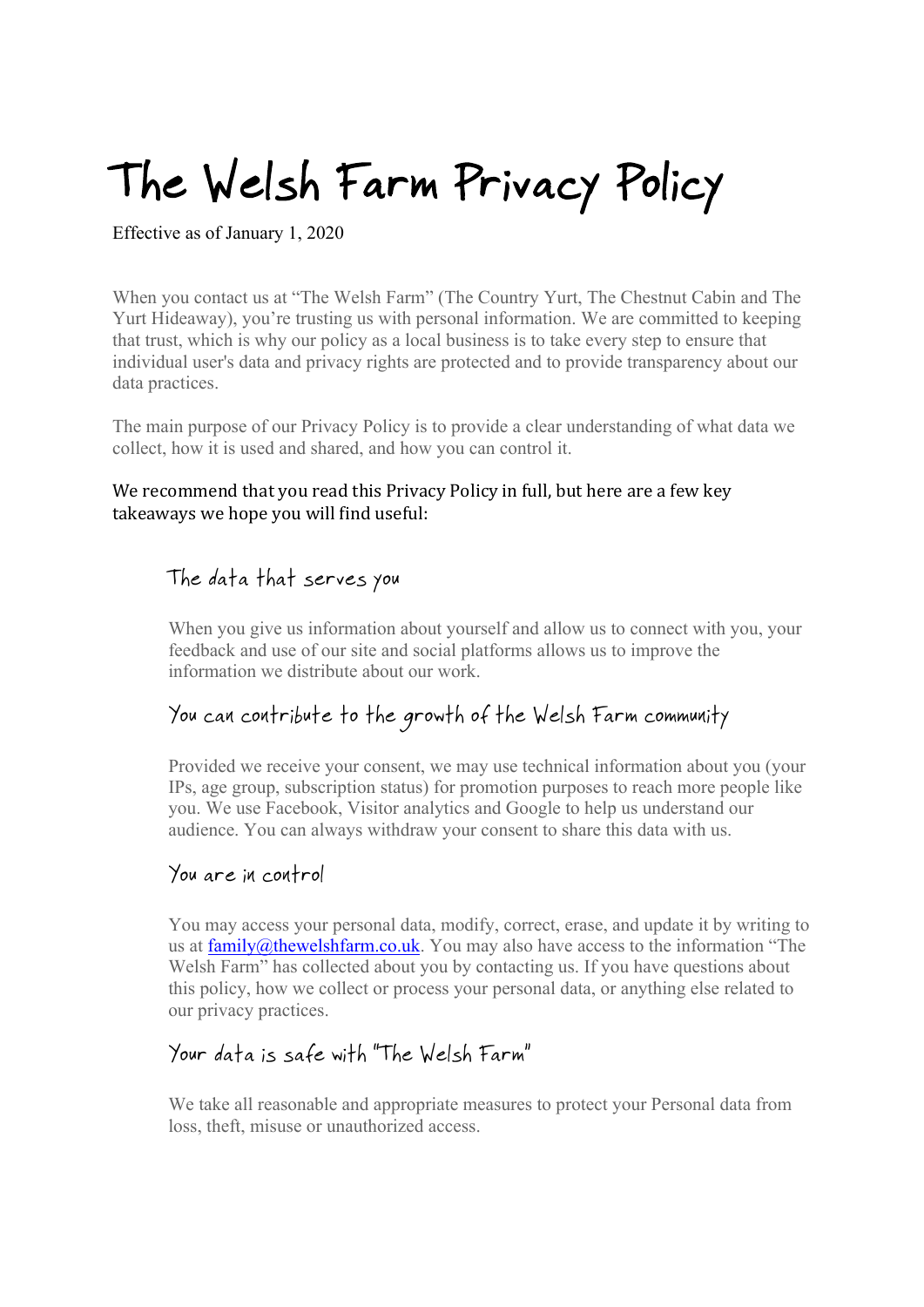# Introduction

This Privacy Policy explains how *The Yurt Hideaway, The Chestnut Cabin and The Country Yurt* (known as "The Welsh Farm" or "we" or "us") collects, stores, uses, transfers and shares Personal data from our users ("you") in connection with:

- *The Yurt Hideaway, The Chestnut Cabin and The Country Yurt* websites ("Websites"),
- *The Yurt Hideaway, The Chestnut Cabin and The Country Yurt* Social channels and related services ("Web services")

We reserve the right to and may change this Privacy Policy from time to time. If we make any material changes, we will notify you by email (sent to the email address specified when you register), or by presenting you with a new version of this Privacy Policy. **Please review our Website the latest updates on our data privacy practices.**

# 1. Personal data and information we collect from you

# **Personal data you provide us directly**

**General Information.** we may collect Personal data about you such as:

- Full name;
- Email address;
- Gender;
- Date of birth:
- Place of residence and associated location information;
- Interests relating to the Business;
- Bank details only when issuing a re-fund

## **Personal data we may collect automatically**

When you access or use our website, we may automatically collect the following information:

#### **Device Information:**

- Hardware model:
- Information about operating system and its version;
- Unique device identifiers (e.g. IDFA)

#### **Location Information:**

- IP address:
- Time zone: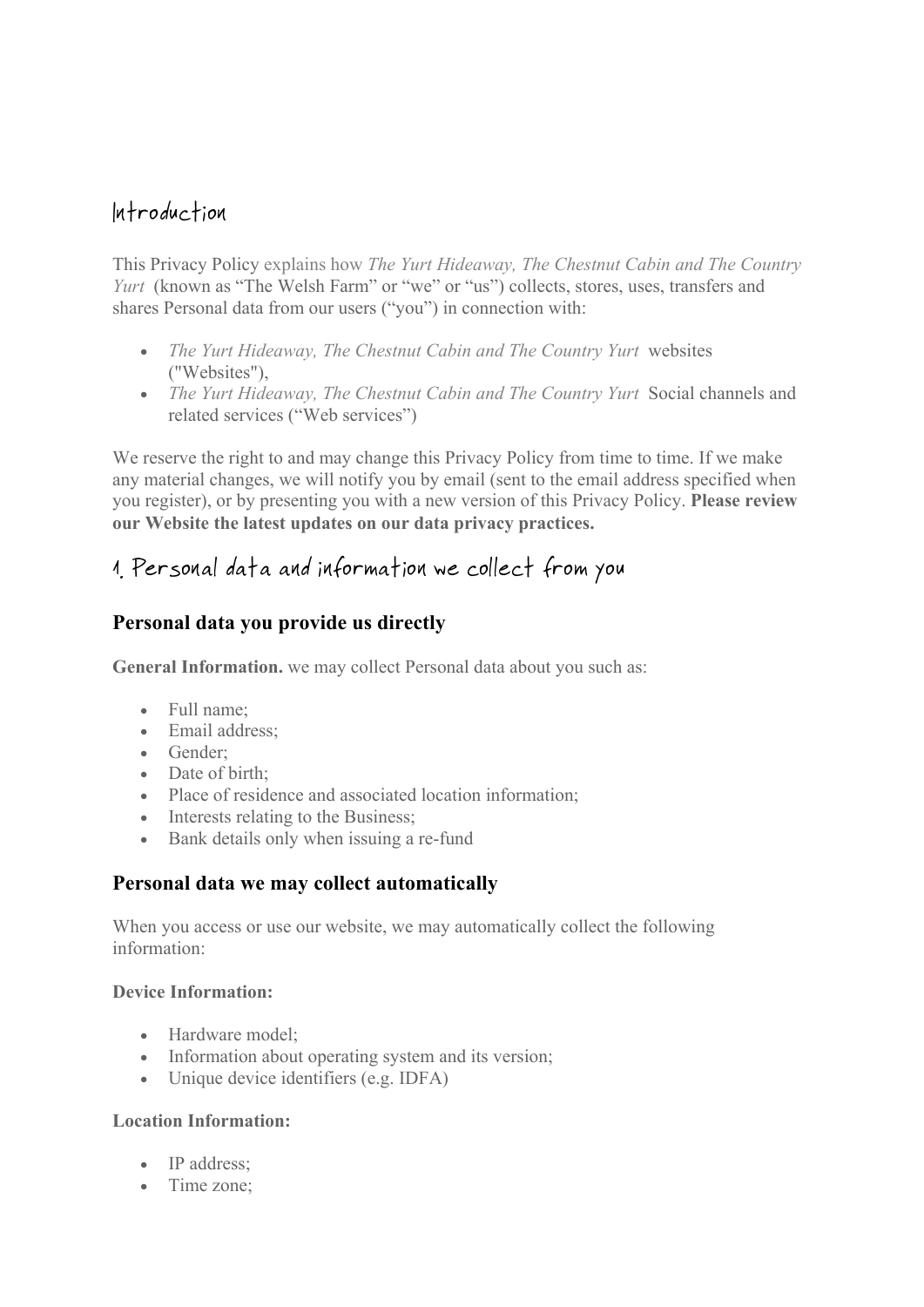**Website usage data**, including, among others:

- Frequency of use;
- Areas and features of our website you visit;
- Your use patters generally;
- Engagement with particular features.

To collect this information, we may also send cookies to your mobile device or computer or engage other tracking technologies. Cookies are small data files stored on your hard drive or in device memory. See more in our **Cookie Policy**.

**Data from external sources.** We may use third-party tools like Facebook and Google analytics that provide us some of your attribution data that we further utilize to customize and personalize our communication with you. We may also use such data for statistical purposes and analytics.

## **YOUR CONSENT**

**By using our website, staying with us or signing up to our newsletters you explicitly consent that:**

I. WE MAY STORE AND PROCESS YOUR PERSONAL DATA YOU PROVIDE THROUGH THE USAGE OF THE WEBSITES SOLELY FOR THE PURPOSES INDICATED IN SECTION 2 OF THIS PRIVACY POLICY. SUCH PURPOSES MAY INCLUDE SENDING YOU INFORMATION AND UPDATES ABOUT THE BUSINESS TO YOUR EMAIL ADDRESS.

II. WE WILL NOT TRANSMIT ANY OF YOUR PERSONAL DATA TO THIRD PARTIES UNLESS OTHERWISE IS PROVIDED BY THIS PRIVACY POLICY.

#### **PLEASE NOTE THAT WE WILL NEVER SELL ANY OF YOUR DATA OR SHARE ANY OF YOUR DATA WITH THIRD PARTIES OUTSIDE OF THIS AGREEMENT.**

# 2. How we use your Personal data

## **Purposes of processing**

We may use your Personal data, for the following purposes:

- to analyze, operate, maintain and improve our communication with you.
- to provide and deliver the products and services you request, process transactions and send you related information, including confirmations and reminders;
- to customize product and service offerings and recommendations to you.
- to verify your identity.
- to send you technical notices, updates, security alerts and support and administrative messages;
- for fund collection, other administrative purposes, if applies;
- to respond to your comments, questions and requests and provide customer service;
- to monitor and analyse trends, usage and activities relating to the Business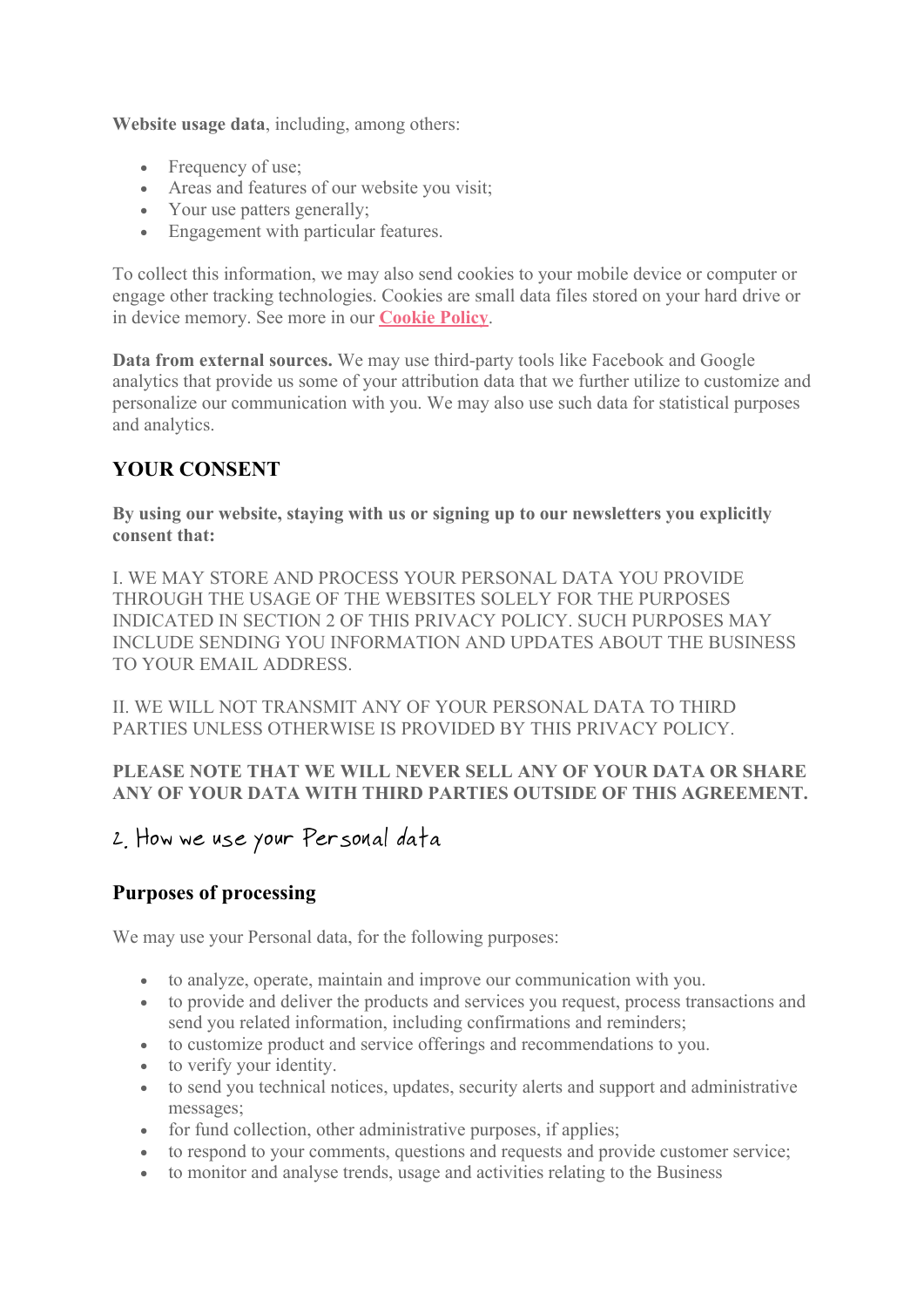- solely with respect to information that you mark for sharing, for Business promotional purposes.
- to link or combine with information we get from others or (and) from you to help understand your needs and provide you with better service (to use in training of neural networks, artificial intelligence);
- for any other purposes disclosed to you at the time we collect Personal data or any other purposes indicated in this Privacy Policy.

We will never sell your Personal data as may be defined by applicable laws.

# **Principles of processing**

**Data minimization and purpose limitation.** We will not process Personal data in a way that is incompatible with the purposes for which it has been collected or subsequently authorized by you or collect any Personal data that is not needed for the mentioned purposes. For any new purpose of processing we will ask your separate explicit consent. To the extent necessary for those purposes, we take all reasonable steps to ensure that Personal data is reliable for its intended use, accurate, complete, and current. We also undertake to collect only such amount and type of Personal data that is strictly needed for the mentioned purposes.

**No sale of Personal data.** We will never sell, rent, or disclose your Personal data. We may share only some of your Personal data to our service providers strictly limited to cases and purposes stipulated in this Privacy Policy.

# 3. Your privacy rights

Notwithstanding the country or region you are coming from we are committed to grant you the vast privacy rights in respect to your Personal data.

#### **What rights?**

- **Correction of Personal data.** If you believe that your Personal data is inaccurate, you have right to contact us and ask us to correct such Personal data.
- **Restriction of Processing.** You also have a right to request restriction of processing of your Personal data, if you contest the accuracy of the Personal data and we need some time to verify its accuracy.
- **Information rights and access to your Personal data (including in portable form).** You shall have a right to request information about what Personal data we have about you, to access your Personal data and receive a copy of it.
- **Erasure of your Personal data.** You have a right to contact us and ask us to erase Personal data.
- **Right to object processing of your Personal data.** In some cases you can object processing your Personal data and stop us from processing your Personal data (for example, if we process it under legitimate interest basis).
- **Right to object (opt-out) automated decision-making:**

## **How to exercise your privacy rights**

Simply write us at family@thewelshfarm.co.uk to exercise any of your privacy rights.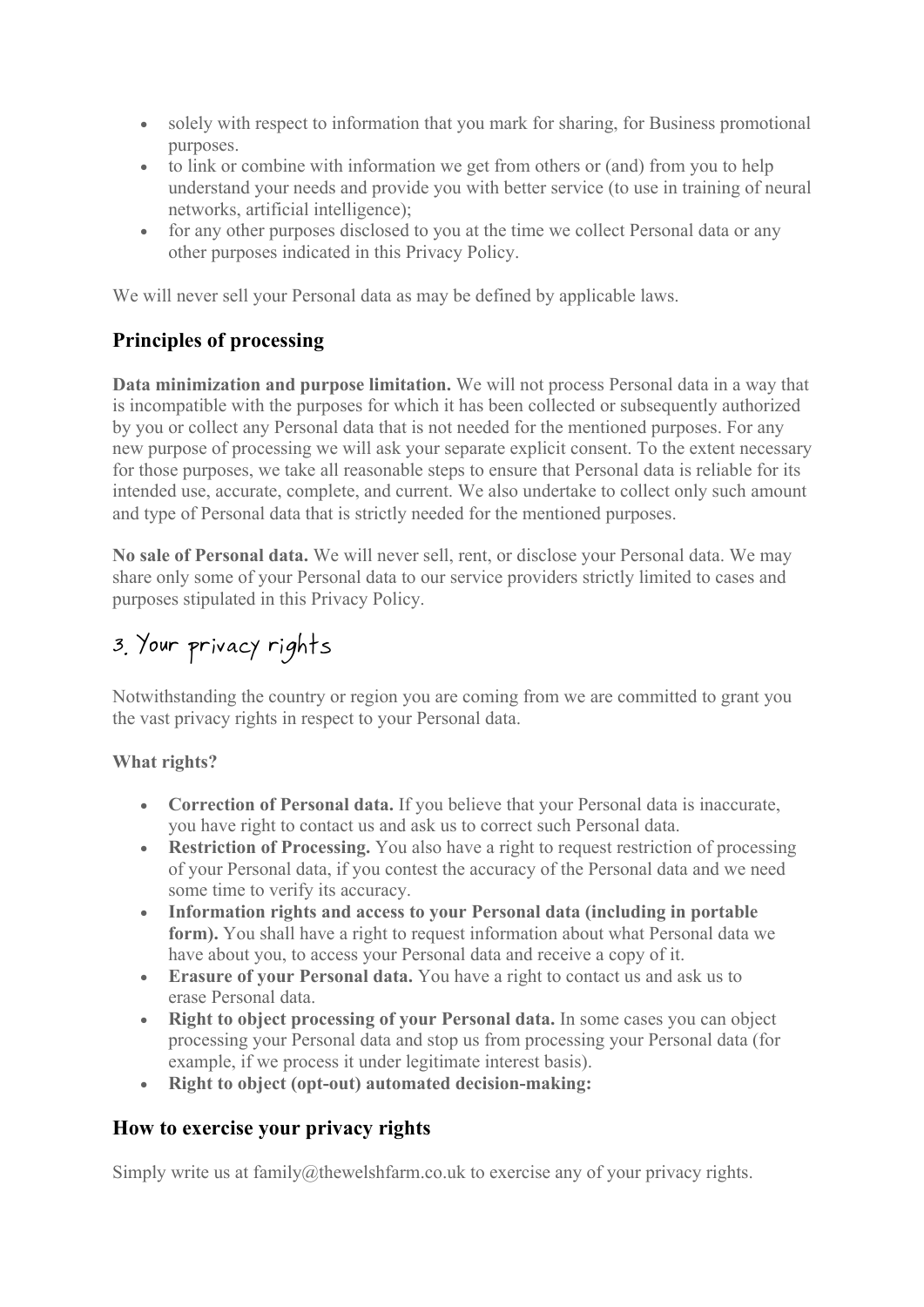We commit to grant them within 30 days after receipt. It may take us up to 90 days in some cases, for full erasure of your Personal data stored in our backup systems.

## **Formalities to exercise your privacy rights**

Please keep in mind that in case of a vague request we may engage the individual in a dialogue so as to better understand the motivation and content of the request. We may also refuse manifestly unfounded and excessive (repetitive) requests.

We might also require you to prove your identity in some cases. This is made to ensure that no rights of third parties are violated by your request.

## **What else?**

**Notification requirements.** We commit to notify you, when it is needed under the law, within a reasonable period of time and your data protection authority within the timeframe specified in applicable law about Personal data breaches related to your Personal data.

**Data Protection Authorities.** Subject to applicable laws, you may have the right to lodge a complaint with your local data protection authority about any of our activities that you deem are not compliant with applicable law.

# 4. Third parties processing your Personal data

We will not share your Personal data with any third parties except as specified below.

## **Processing to find new users**

Provided we receive your **consent**, we may share some of your Personal data with Facebook marketing and google analytics. By using these platforms we are able to reach more people like you and broaden our guest base.

To accomplish the above-mentioned goal, we may share Personal data with Facebook ads and google analytics.

Data Processing:

#### **1. You share your Personal data with us online, strictly limited to the following set:**

a) Technical identifiers: IP address (which may also provide general location information), User agent, IDFA (Identifier for advertisers), Android ID (in Android devices), Google Advertiser ID, Customer issued user ID and other similar unique technical identifiers.

**2. We will use your data with platforms such as (Google Ads, Apple Search Ads, FB marketing network, and a couple of others) to find people like you on different platforms, including social media websites.** These platforms analyse your data (so-called "custom audience") to show our page, updates, news and promotions to similar people who might be potentially interested in the Welsh Farm (so-called "lookalike audience").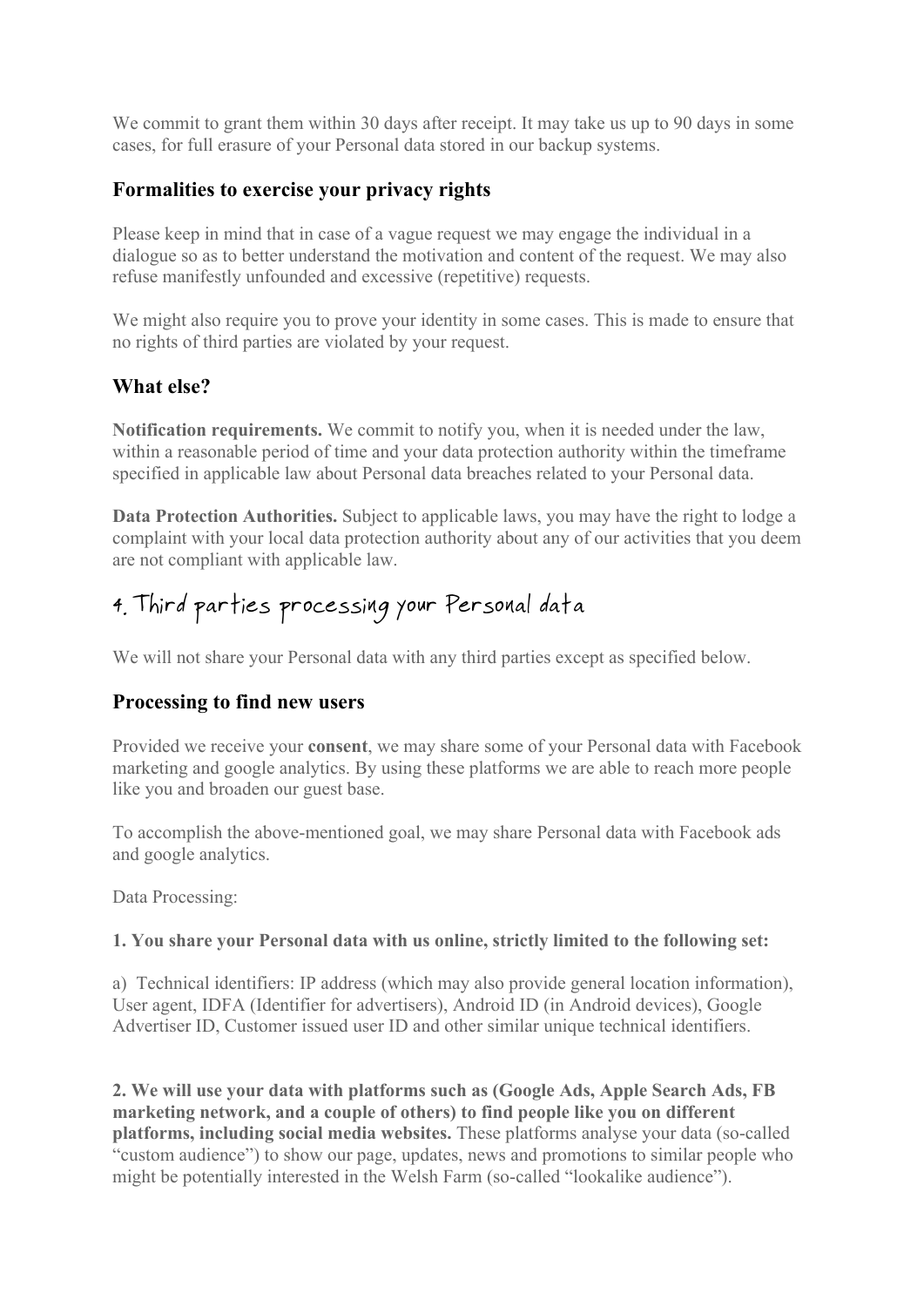3. **This is how new users find out about The Welsh Farm** learn about our services. You contribute to the growth of The Welsh Farm community through providing your consent to sign up and allow us to use you data as purposed in this privacy policy.

**Opt-out options.** You can withdraw your consent to sharing of your Personal data in accordance with this subsection anytime by using one of the following options:

- 1. By contacting us at family@thewelshfarm.co.uk
- 2. By adjusting your device settings in iOS or Android in order to stop sharing your IDFA or Android Advertising ID with any third parties. In such case no third party will be able to utilize your Personal data in accordance with this Section of the Privacy Policy.

#### **Special circumstances**

We may also share some of your Personal data in the following special circumstances:

- in response to subpoenas, court orders or legal processes, to the extent permitted and as restricted by law (including to meet national security or law enforcement requirements);
- when disclosure is required to maintain the security and integrity of the organisation or to protect any user's security or the security of other persons, consistent with applicable laws. In such cases we may also delete some of your Personal data.
- when disclosure is directed or consented to by the user who has input the Personal data;
- in the event that we go through a business transition, such as a merger, divestiture, acquisition, liquidation or sale of all or a portion of its assets, your information will, in most instances, be part of the assets transferred.

# 5. Retention of your Personal data

## **When you use our website and contact us**

We will retain your Personal data as long as we are providing you services, and only for as long as it serves purposes of processing identified in Section 2 of this Privacy Policy. At any time, you can erase your Personal data in accordance with the Privacy Policy.

If you choose to unsubscribe from our emails or after you have stayed with us and not subscribed to our news, we will retain your Personal data for a reasonable period of 1 year thereafter in case you decide to re-holiday with us.

You should be aware that we may retain certain Personal data and other information after you have unsubscribed in an aggregated, anonymized form. We reserve the right to use your information in any aggregated data collection after you have unsubscribed we will ensure that the use of such information will not identify you personally. We will also retain your Personal data as necessary to comply with legal obligations, resolve disputes and enforce our agreements.